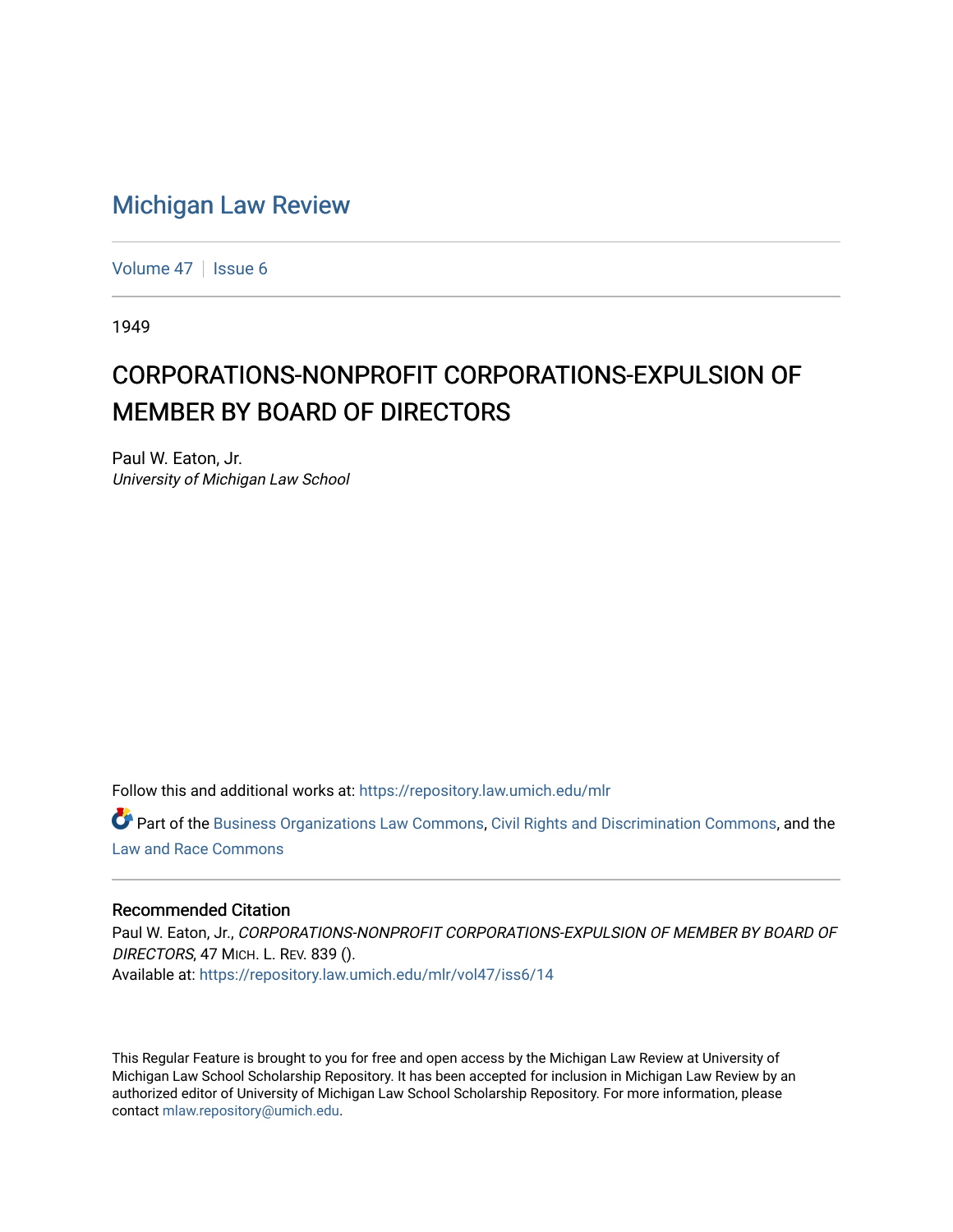CORPORATIONS-NONPROFIT CORPORATIONS-EXPULSION OF MEMBER BY BoARD OF DIRECTORS-The board of directors of defendant, a nonprofit corporation, passed a resolution that persons should not be denied membership on racial, religious or political grounds. Plaintiff, a branch member of defendant, had enacted by-laws denying Negroes admission to its group. Defendant's board declared plaintiff's by-laws were in conflict with the resolution and threatened to expel plaintiff branch if its by-laws were not amended. Plaintiff brought suit to enjoin defendant from carrying out its threat. *Held*, injunction granted. No national by-law required admission of all races to membership in branches, nor did the national directors have power to expel a branch for failure to observe a policy declared by them. *Washington Branch of American Ass'n. of University Women v. American Ass'n. of University Women~* (D.C. D.C. 1948) 79 F. Supp. 88.

The power to expel a member of a nonprofit corporation is generally conferred by statute or the articles of incorporation.<sup>1</sup> However, since the threat of expulsion

1 State ex rel. Boldt v. St. Cloud Milk Producers' Ass'n., 200 Minn. 1, 273 N.W. 603 (1937)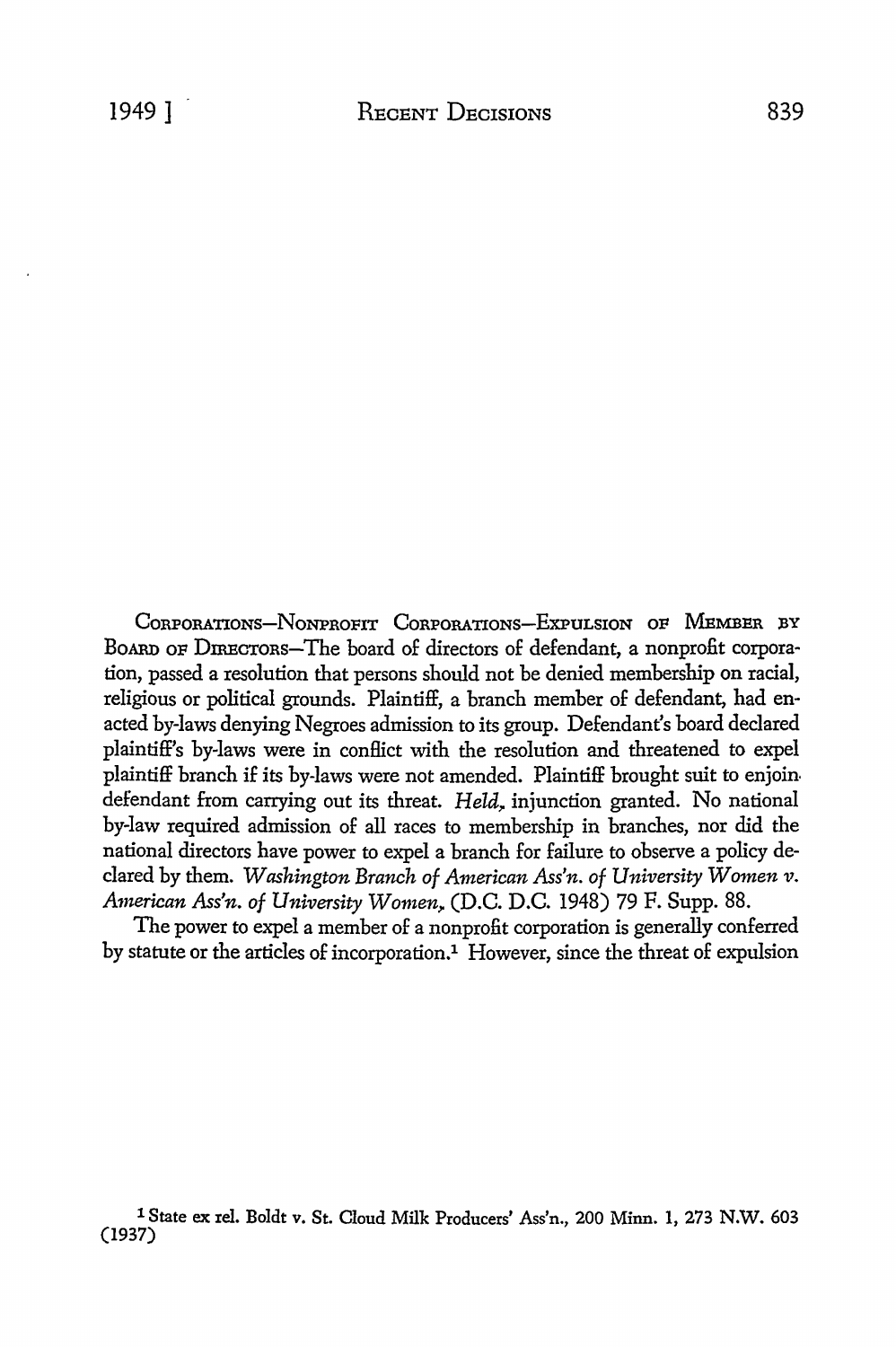may be necessary to enforce the by-laws and carry out the purposes of the corporation, courts will hold that the right to expel exists even though not expressly provided.2 Consequently, a member may be expelled not only for violation of the articles, by-laws or rules,<sup>3</sup> but also for an act tending to the destruction of the organization, or for an offense of an infamous nature.4 Still, the power to expel is not absolute, for it may be limited substantively or procedurally.5 Thus a member may not be expelled if it would result in loss of its property or constitutional rights. <sup>6</sup> Similarly, although a court will not look into the merits of the controversy, $7$  it will inquire into the procedural aspect of the expulsion<sup>8</sup> and will determine whether the by-law or rule declared violated is a valid regulation. 9 Plaintiff in the principal case was found not to have violated a by-law, but it might have been argued, depending upon the purposes for which defendant was formed, that plaintiff's refusal to admit Negroes was an act tending to the destruction of the organization. Even granting this argument, however, defendant could not avoid the general, if not universal, rule that the power to expel can be exercised only by the whole membership body, 10 unless such power is delegated to the board of directors by statute, the articles of incorporation or by-laws.11 The reason for this limitation is that the ordinary office of the board of directors is to conduct the business of the organization and not to determine matters touching its constituent character.<sup>12</sup> In the case at hand, although it was within the court's jurisdiction to determine

<sup>2</sup> Allen v. Chicago Undertakers' Ass'n., 232 Ill. 458, 83 N.E. 958 (1908).<br><sup>3</sup> State v. Good Will Hook & Ladder Co., 61 N.J.L. 507, 40 A. 570 (1898).<br><sup>4</sup> Weiss v. Musical Mutual Protective Union, 189 Pa. 446, 42 A. 118 (1

5 It has been said there are three tests of a lawful expulsion: (1) the rules and proceedings must not be contrary to natural justice; (2) the proceedings must have been free from bad faith, and (3) the expulsion must have been in accordance with the rules. Chafee, "The Internal Affairs of Associations Not for Profit,'' 43 HARv. L. REv. 993 (1930).

s 14 A.L.R. 1446 (1921).

<sup>7</sup>Stevenson v. Holstein-Friesian Ass'n. of America, (C.C.A. 2nd, 1929) 30 F. (2d) 625; Yockel v. German American Bund, 20 N.Y.S. (2d) 774 (1940); Smith v. Kern County Medical Ass'n., 19 Cal. (2d) 263, 120 P. (2d) 874 (1942).

<sup>8</sup>The organization should give the member due notice of the charge; Evans v. Brown, 134 Md. 519, 107 A. 535 (1919); contra, Bradley v. Wilson, 138 Va. 605, 123 S.E. 273 (1924); and a fair trial: Strong v. Minneapolis Automobile Trade Ass'n., 151 Minn. 406, 186 **N.W.** 800 (1922). But the evidence which is used need not be of a "legal" character so long as **it** does not violate principles of natural justice; Harris v. Aiken, 76 Kan. 516, 92 P. 537 (1907). In absence of rules governing expulsion procedure, the organization should follow a course of action which is reasonable and just. Central Bus Operators, Inc. v. Central Avenue Bus Owners' Ass'n., 127 N.J. Eq. 144, 11 A. (2d) 732 (1940).

<sup>9</sup>The regulation must not be inconsistent with the constitution, laws or policy of the state: Elfer v. Marine Engineers' Beneficial Ass'n., 179 La. 383, 154 S. 32 (1934); State ex rel. Cuppel v. Chamber of Commerce, 47 Wis. 670, 3 N.W. 760 (1879); or the articles of incorporation: Taylor v. Edson, 58 Mass. 522 (1849); nor so unreasonable as to shock ideas of right and justice: Hussey v. Gallagher, 61 Ga. 86 (1878).

10 State ex rel. Boldt v. St. Cloud Milk Producers' Ass'n., 200 Minn. 1, 273 **N.W.** 603 (1937).

<sup>11</sup>Ibid.; Pitcher v. Board of Trade, 121 ill. 412, 13 N.E. 187 (1887).

<sup>1</sup>2 State ex rel. Boldt v. St. Cloud Milk Producers' Ass'n., 200 Minn. 1, 273 N.W. 603 (1937).